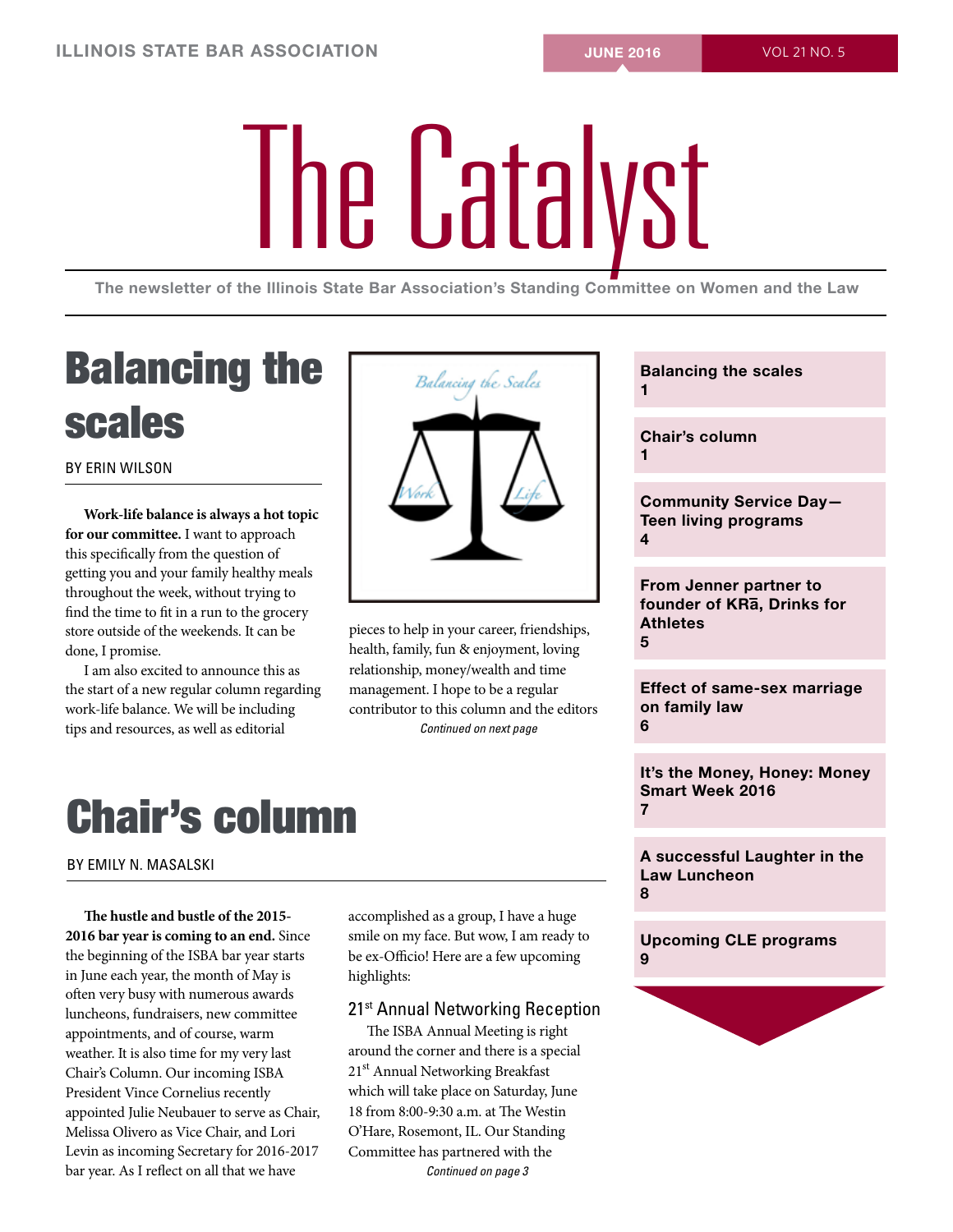## Balancing the scales

CONTINUED FROM PAGE 1

have asked for submissions from our members and subscribers as well.

## Top 5 tips:

## **1. Plan your week:**

Sit down (maybe with a glass of wine in hand) and look at your week ahead. Which nights are you home, so you can plan to cook a meal as a family? Which nights are you working late or at a networking event, so you may need to plan what your family members are eating.

## **2. Decide your meals in advance:**

Once you know which nights you can have family meals vs. not, then select the meals you want to make. Step 1 and Step 2 typically take me about 15-20 minutes. Here is an example:

Monday: a pasta dish

- Tuesday: spinach flautas (see my blog for the recipe)
- Wednesday: order in from your favorite restaurant
- Thursday: networking event family to eat grilled cheese (see my blog for kidhealthy grilled cheese) and vegetable

side dish Friday: roasted vegetables with quinoa

## **3. Make one grocery list:**

As you are picking out your meals, write down all ingredients necessary for each meal. This is key to making one trip to the grocery store/fruit market.

## **4. Plan for leftovers:**

 $\overline{\phantom{a}}$ 

When you cook, be cognizant of the amount it will make, and sometimes you might want to double the recipe if it's small.

## **5. Don't forget to purchase foods for snacks and breakfast.**

For example fruit, cheese sticks, hummus and veggies, trail mix, etc.

I have found that meal-planning in advance is the biggest challenge to ensuring you and your family have healthy meals throughout the week. I hope that you find my tips useful.  $\blacksquare$ 

Erin M. Wilson is an associate at O'Connor Family Law, PC. In addition to practicing as a family law attorney, she has two children and has a blog called www.vegetariankidscooking.com



## The Catalyst

Published at least four times per year. Annual subscription rates for ISBA members: \$25.

To subscribe, visit www.isba.org or call 217-525-1760.

## **OFFICE**

Illinois bar center 424 S. Second Street SPRINGFIELD, IL 62701 PHones: 217-525-1760 OR 800-252-8908 www.isba.org

#### EDITORS

Cindy G. Buys Kelly D. Thames

#### MANAGING EDITOR / PRODUCTION Katie Underwood

 $\boxtimes$  kunderwood@isba.org

#### STANDING COMMITTEE ON WOMEN AND THE LAW

Emily N. Masalski, Chair Julie A. Neubauer, Vice Chair Melissa M. Olivero, Secretary Letitia Spunar-Sheats, Ex-Officio Hon. Patrice Ball-Reed Cindy G. Buys Tracy D. Douglas Angela Baker Evans Veronica L. Felton Armouti Emily Ann Hansen Alice S. Henrikson Michele M. Jochner Sharee S. Langenstein Lori G. Levin Hon. Pamela E. Loza Jessica C. Marshall Sherry A. Mundorff Margaret A. O'Sullivan Kelly E. Parfitt Dixie L. Peterson Mary F. Petruchius Kristen E. Prinz Kelly D. Thames Shira D. Truitt Erin M. Wilson Melissa Burkholder, Staff Liaison Bridget C. Duignan, Board Co-Liaison Hon. Elizabeth M. Rochford, Board Co-Liaison Tracy D. Douglas, CLE Coordinator Annemarie E. Kill, CLE Committee Liaison

Disclaimer: This newsletter is for subscribers' personal use only; redistribution is prohibited. Copyright Illinois State Bar Association. Statements or expressions of opinion appearing herein are those of the authors and not necessarily those of the Association or Editors, and likewise the publication of any advertisement is not to be construed as an endorsement of the product or service offered unless it is specifically stated in the ad that there is such approval or endorsement.

Articles are prepared as an educational service to members of ISBA. They should not be relied upon as a substitute for individual legal research.

The articles in this newsletter are not intended to be used and may not be relied on for penalty avoidance.

Postmaster: Please send address changes to the Illinois State Bar Association, 424 S. 2nd St., Springfield, IL 62701-1779.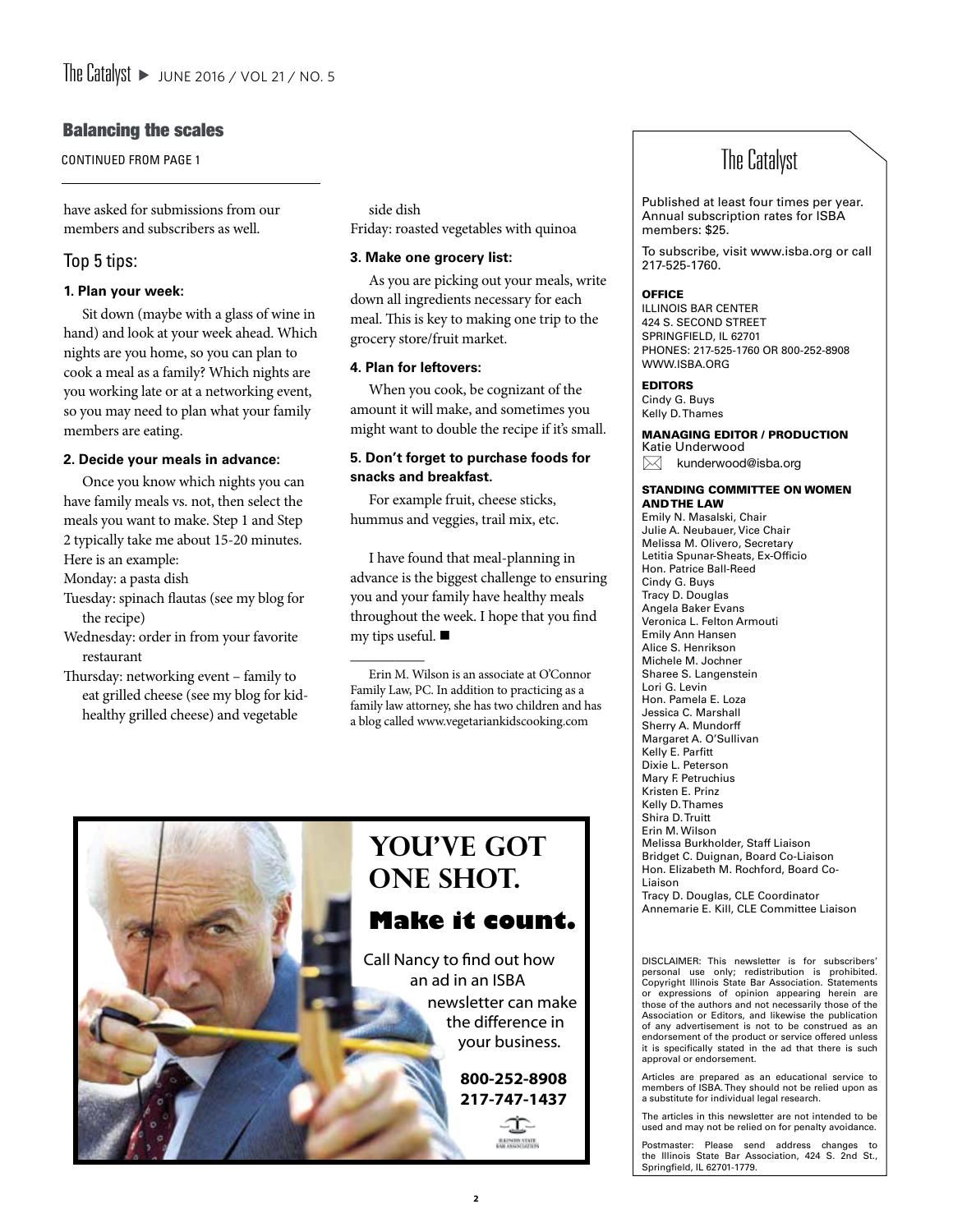## Chair's column

CONTINUED FROM PAGE 1

Standing Committee on Racial and Ethnic Minorities & the Law, and the Diversity Leadership Council to continue this annual tradition. We encourage you to join us and get more involved. You can register for the ISBA Annual Meeting at http://www.isba. org/annual

## Lactation Accommodation at Annual Meeting and at the ISBA Chicago Regional Office

A huge thank you to Kim Weaver, Jeanne Heaton, and Melissa Burkholder who helped make lactation accommodation available for nursing mothers attending the Annual Meeting. Attendees who are in need of a clean private place to pump breast milk while attending the conference may utilize a private lactation room. A key for the room will be available at the ISBA

Registration room at the Annual Meeting. Private lactation space is also available at the ISBA Chicago Regional Office for nursing mothers.

## Awards

One of the goals of the Standing Committee on Women and the Law is to explore ways to encourage women in their involvement in the legal community at all levels. I am so proud to be surrounded by such accomplished, hardworking, and inspiring award recipients. At the time of press, we congratulate several award recipients (who were nominated by our Standing Committee) for the following ISBA awards:

**• Cindy Galway Buys** selected as the 2016 recipient of the ISBA Human Rights Section Council's Gertz Award (nomination prepared by Kelly Parfitt)

- **• Annemarie E. Kill** selected as the 2016 recipient of the ISBA Matthew Maloney Tradition of Excellence Award (nomination prepared by Lori Levin)
- **• Debra Stark and the John Marshall Domestic Violence Clinical Advocacy Program**, selected as the 2016 recipient of the Legal Education award (nomination prepared by Sherry Mundorff)
- **• Erin Wilson**, selected as the 2016 recipient of the ISBA Young Lawyer of the Year Award (Cook County) (nomination prepared by Kristen Prinz)

Congratulations to all of the award winners who will be recognized at the ISBA Assembly Meeting on Saturday, June 18, 2016 at 9:00 a.m. ■

## *Get the evidence guide the judges read!*



## **THE ILLINOIS RULES OF EVIDENCE: A COLOR-CODED GUIDE 2016 Edition**

Still learning the intricacies of the Illinois Rules of Evidence? Don't be without this handy hardcopy version of Gino L. DiVito's authoritative color-coded reference guide, which is completely redesigned and updated through January 1, 2016. It not only provides the complete Rules with insightful commentary, including the latest supreme and appellate court opinions, but also features a side-by-side comparison of the full text of the Federal Rules of Evidence and the Illinois Rules of Evidence. DiVito, a former appellate justice, serves on the Special Supreme Court Committee on Illinois Rules of Evidence, the body that formulated the Rules approved by the Illinois Supreme Court. Order your copy of this ISBA bestseller today!

Order at **www.isba.org/store/books/rulesofevidencecolorcoded** or by calling Janet at 800-252-8908 or by emailing Janet at jlyman@isba.org

> **THE ILLINOIS RULES OF EVIDENCE: A COLOR-CODED GUIDE – 2016 Edition**

\$37.50 Members/\$55 Non-Members *(includes tax and shipping)*

**3** 



Illinois has a history of some pretty good lawyers. We're out to keep it that way.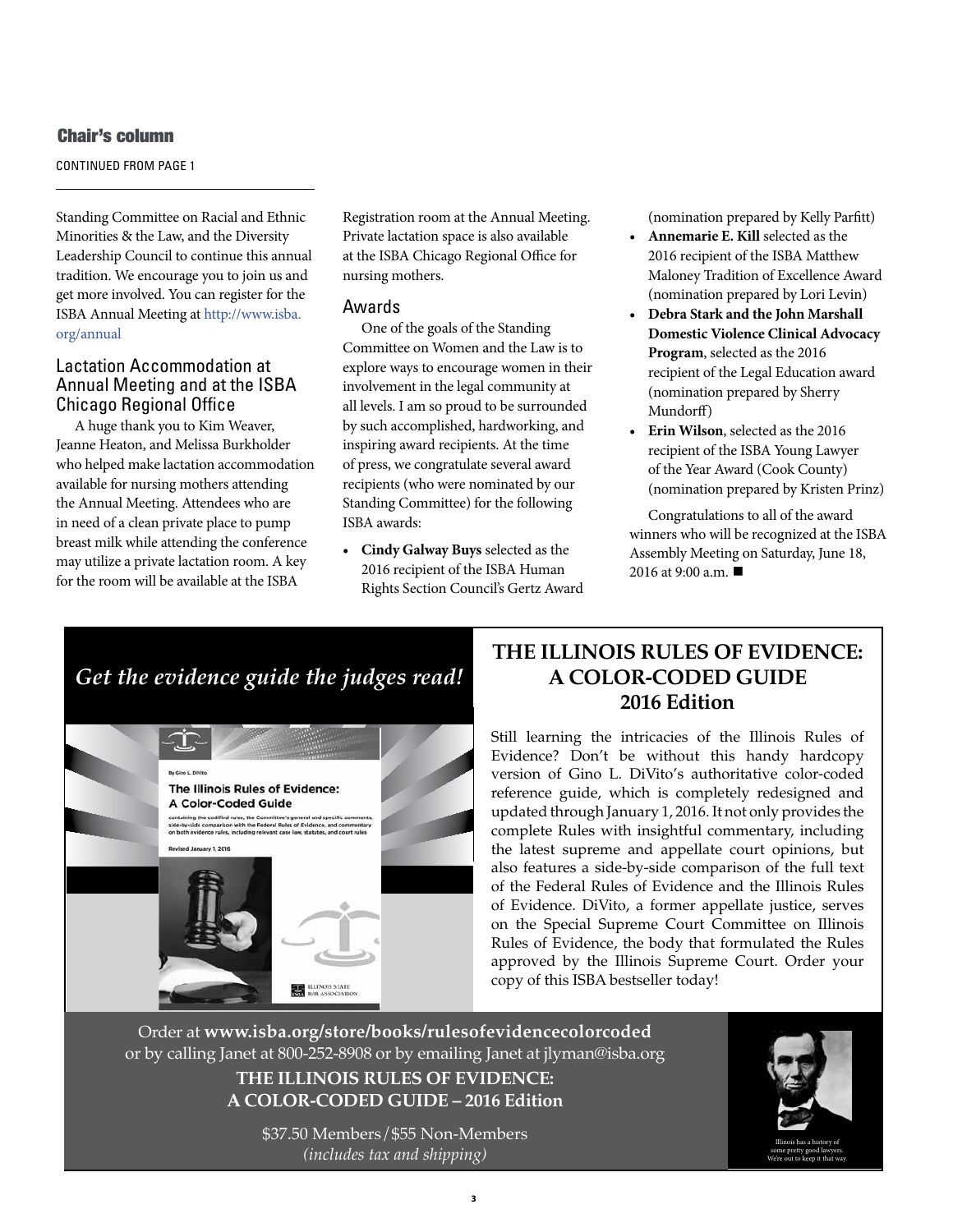# Community Service Day—Teen living programs

## By Kelly Thames Bennett

**The ISBA Women & the Law Committee** participates in an annual community service day in which members engage in volunteer activities on behalf of high school girls, as well as women and children in need. On Saturday, April 16, 2016, a group of committee members and some very helpful members of their families spent the morning helping Teen Living Programs (TLP) prepare their gardens and lawn for spring.

TLP is a non-profit organization that supports and strengthens Chicago's most vulnerable young people. It is the only agency in Chicago to focus solely on 14-24 year olds who are experiencing homelessness. TLP offers comprehensive, year-round services to address everything from emergency needs and housing to education, job readiness, and embracing a healthy lifestyle. The services are available on Chicago's south side, in neighborhoods of high poverty and violence and where critical supportive services are lacking.

The young people in the programs are



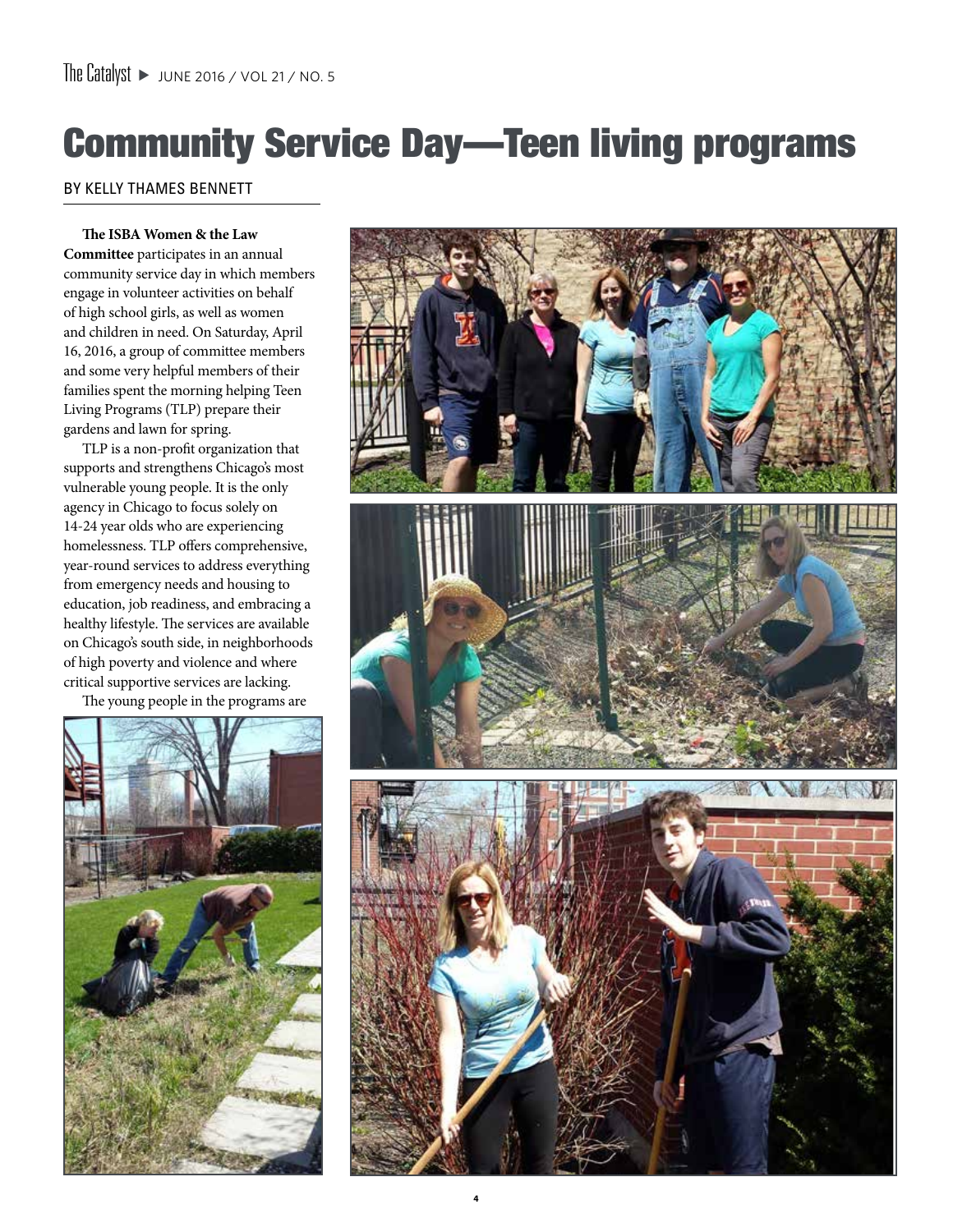survivors of homelessness, trauma, and instability. TLP has a live-in facility, a dropin facility and it also helps young people begin their trek into independent living with subsidized apartments. More than two-thirds of the young people in TLP's programs will finish high school, complete career training, secure employment, and continue toward a fulfilling, independent future. Like young people from intact families, the young people in the TLP programs often need guidance after age 24 and TLP staff members remain that surrogate parent-figure for the young adults needing assistance with making adult

decisions.

TLP depends on the generosity of volunteers for both off-site and on-sight opportunities. Like many service providers in Illinois, TLP is currently suffering from a lack of state funding. The ISBA Women and the Law Committee helped TLP by weeding the lawn, removing dead annual plants, cutting back woody perennial plants, and otherwise pruning and tidying up the gardens before the Master Gardener started his work. It was a beautiful day for being outside and the volunteers all enjoyed the Vitamin D and light breeze that came with the job.

TLP welcomes volunteers, not just for gardening but also to assist with answering the phone, updating databases, organizing donations, participating on the Associate Board, cooking a meal, or providing tutoring and vocational skills training. If you have high school students that are looking to get in their volunteer hours, there are opportunities like organizing a donation drive to put together snack kits for the teens that they can do at their own school.

<http://www.tlpchicago.org/getinvolved/volunteer/>.

# From Jenner partner to founder of KRa, Drinks for Athletes

By Sarah Hardgrove-Koleno

**20 years ago everyone told me that working at a large firm would be a great**  place to start my career. "You can go anywhere from there. It will launch you in any direction you want to go." I believed it, of course, but had no idea what it would really mean for me.

Until now. After 18 years, I left Jenner and founded an organic sports drink company called KRā, Drinks for Athletes, Inc. I knew I wanted to do something entrepreneurial, something sports related, and something where I could give back to society. Ideally, something that would give me a little better work/life balance. And, something that would allow me to play more tennis and coach more soccer.

The idea of KRā stemmed from spending countless hours on the soccer, baseball, and softball fields and seeing an insane amount of Gatorade chugged on the sidelines. I tried to get my kids to drink water. It's the best hydration. But lots of times kids want something more than water, and there were just no good options. Certainly nothing that was cool, or hip, or cutting edge. I wanted something that was clean, without the neon-bright artificial dyes, chemicals and preservatives found in most sports drinks, but it couldn't be

boring. And, everything organic seemed to be targeted to a Gen-X woman, rather than a young athlete. I wanted to fill the void in the \$7 billion sports drink market with a cool, organic sports drink. So, I reconnected with a friend from law school, Dan Trainor, and we developed the concept for KRā. We brought in Annie Hesser, a great tennis partner, and even better marketing mind.

Launching KRā has been fantastic, and has pretty much fit the bill. We built a company from scratch (entrepreneurial), an organic sports drink (sports-related), and created KRā for Play as a way to donate a portion of profits to underserved sports organizations (giving back). I'm playing on two tennis teams and coaching several soccer teams. And I am able to spend lots of time with my four kids (though most of it is while I work on KRā sitting at our kitchen island). Life balance . . . working on it.

I thought the hardest part of the journey would be going from concept to product. Making the idea real, developing the flavor, designing the packaging, determining our brand voice, bottling our drink (with about 1,000 steps in between). After 18 months in the works, we have our product in hand.

KRā has officially launched. We are on the shelves at several stores in DC and available on-line on Amazon.com. Woohoo! The hard part is over, right?

Nope. The cool, but also scary, thing about being an entrepreneur is that the learning curve at every turn is close to 90 degrees. Challenging, but also, really fun. Our next big step, now that we have an awesome product, and it is available on Amazon, is to get people to buy the product we worked so hard to develop.

That's where you come in! We have four flavors of KRā available on Amazon.com as of May 2nd. I'd love my legal peers to give our company a boost by spreading the word on our better-for-you sports drink. We look forward to hydrating you and your families on and off the field.

There is no doubt that the time I spent at Jenner prepared me for the challenges faced on a daily basis as an entrepreneur. Launching a company requires tons of energy and focus, but it sure is fun!

 $\overline{\phantom{a}}$ 

Sarah Hardgrove-Koleno Co-Founder and CEO KRā, Drinks for Athletes, Inc. www.drinkkra.com sarah@drinkkra.com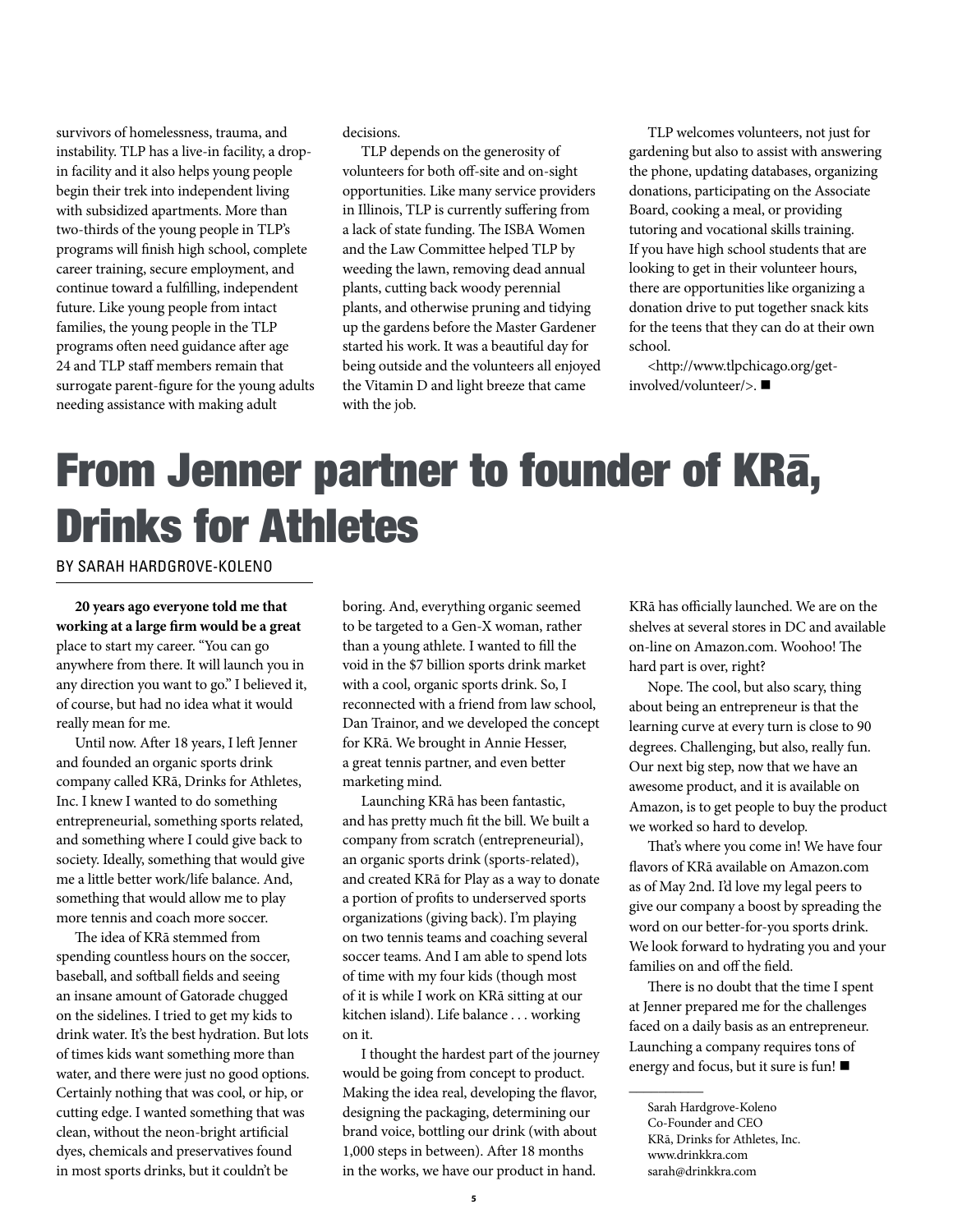# Effect of same-sex marriage on family law

## By Tracy Douglas

**At the end of the 2015 Supreme Court of the United States term**, the Court legalized same-sex marriage nationwide. Family law is one area that will have to be addressed state by state. By looking at how state courts and the Illinois General Assembly addressed the issue of same-sex parents, state legislatures can examine the ways to adapt family laws.

The Court legalized same-sex marriage in June 2015, holding that same-sex couples have a fundamental right to marry and to have those marriages recognized in another state.<sup>1</sup> Two principles of the Court's marriage jurisprudence are that the right supports committed couples and "safeguards children and families and thus draws meaning from related rights of childrearing, procreation, and education."2 The Court mentioned one couple who could not marry in Michigan and only one partner could adopt the children.<sup>3</sup> If an emergency occurred or the legal parent died, the children would be left with no legal parent, as the other parent has no legal rights to the children.<sup>4</sup> By treating same-sex couples as lesser and denying them the right to marry, the laws harmed the couples' children because their parents did not have the same rights as other parents.<sup>5</sup> The Seventh Circuit was similarly concerned about the children of same-sex couples feeling the effects of discrimination and knowing their parents are somehow lesser.<sup>6</sup> Family law is one area of the law that is affected by same-sex marriage.

One legal issue that same sex parents faced was getting states to recognize adoptions from other states or family court judgments from other states. This usually arose in divorce and custody cases.<sup>7</sup> In V.L. v. E.K., the Supreme Court held that states must recognize family court judgments, including adoptions, from out of state courts that had jurisdiction.<sup>8</sup>

Another issue is listing both parents on the birth certificate. After same-sex marriage became legal in Iowa, the Iowa

Department of Public Health did not allow same-sex parents to both be listed on the birth certificate.<sup>9</sup> This policy was forced to change because it denied equal protection to lesbian parents by not listing married lesbian parents who used sperm donors on birth certificates while at the same time listing married opposite sex parents who also used sperm donors.<sup>10</sup> The Iowa Supreme Court interpreted Iowa's presumption of parentage statute as applying to same-sex parents as well as opposite sex parents. A similar case is being litigated in Florida.<sup>11</sup> State officials and lawmakers could attempt to prevent change now that same-sex marriage is legal everywhere, or they could be pro-active and change the laws and policies about birth certificates because discriminating against parents on the basis of their sexual orientation is not likely to survive an Equal Protection challenge.

Another issue is the establishment of parentage, either between married parents or unmarried parents. The Fifth District Appellate Court allowed a former partner to use common law contract principles to seek custody and visitation.<sup>12</sup> Illinois enacted changes to the surrogacy law to establish parentage and addressed lesbian parents in the parentage  $act.<sup>13</sup>$  For the purposes of the surrogacy law, parentage is established by the attorneys representing the surrogate and the intended parents certifying that the parties intended to satisfy the requirements of the parentage act. $14$  However, this may be amended by the legislature with House Bill 3898, which would amend the parentage act to further spell out how to establish parentage for children born from gestational surrogacy.15 The Parentage Act of 2015 provides that spouses of a birth mother are presumed to be the parent.16 However, it does not apply the presumption to same-sex fathers or address how to establish parentage for unmarried same-sex parents.

Outside of Illinois, other states have

a variety of approaches to presumption of parentage for same-sex parents. The Washington court allowed parents to use a common law "de-facto parent" status to establish parentage over children they didn't give birth to or adopt.<sup>17</sup> In some states, courts interpreted existing parentage statutes to apply to unmarried, non-birth parent mothers<sup>18</sup> and in one instance, to fathers who used surrogacy.<sup>19</sup> In other states after legalization, courts interpreted existing statutes to apply to the non-birth parent mother in custody disputes during divorces.<sup>20</sup>

There are several approaches states can take when addressing parental rights for same-sex couples as the issues unfold. Because discriminating against parents on the basis of sexual orientation is likely unconstitutional, states will need to address how they deal with various parental rights. First, states should adopt laws or policies to list both parents on birth certificates, regardless of sex. Second, states need to look at options for determining parentage. One option would be to make the law gender neutral with respect to the presumption of parentage in marriage, ie: use "spouse" or direct courts to interpret laws in a gender-neutral manner. Another option would be to extend the presumption to married lesbians. For two men who do not adopt but use surrogacy, state surrogacy laws should be gender-neutral. In the cases of unmarried parents, states may use the concept of "de facto parent," although states should ensure these de facto parents are interested parties who held the child out as their own and sincerely want to continue parenting the child. These are just a few of the options that states may consider as parental rights of same-sex parents unfold, but the issues will be addressed.  $\blacksquare$ 

 $\overline{\phantom{a}}$ 

Tracy Douglas is the program coordinator of the 20<sup>th</sup> Circuit Foreclosure Mediation Program. She is also the Vice Chair of the Administrative Law Section Council and the CLE Coordinator for the Women and the Law Committee.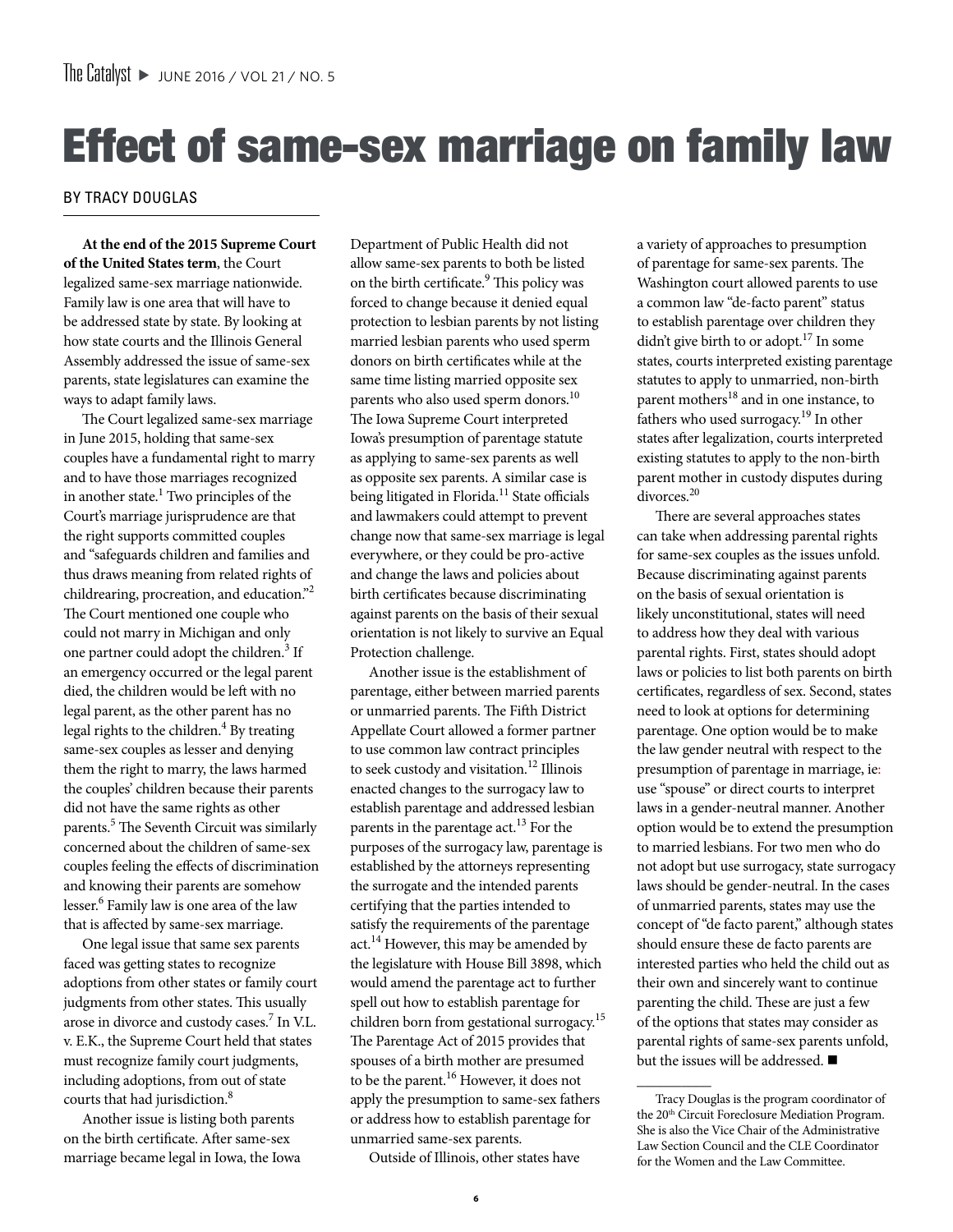1. *Obergefell v. Hodges*, No. 14-556, slip op. (U.S. June 26, 2015).

3. *Id.*

4. *Id.*

5. *Id.*

6. *Baskin v. Bogan*, 766 F.3d 648, 663-664 (7th Cir. 2014).

7. For an example see *Miller Jenkins v. Miller-Jenkins*, 180 Vt. 441, 450, 912 A.2d 951,959 (Vt. 2006), refusing to recognize Virginia court's adjudication that the mother was the "sole biological and natural parent" of the child).

8. *V.L. v. E.L.,* No. 15-648, slip op. (U.S. March 7, 2016).

9. *Gartner v. Iowa Department of Public* 

*Health,* 830 N.W. 2d 335, 341 (Iowa Supreme Court 2013)

10. *Id* at 342, 354.

11. Lawsuit: Both same-sex parents' names should be on birth certificates, Gal Tziperman Lotan, August 13, 2015, available at <www. orlandosentinel.com/news/breaking-news/ os-same-sex-couples-birth-certificate-lawsuit-20150813-story.html>.

12. *In re T.P.S. and K.M.S., Minor Children, (Catherine D.W. v. Deanna C.S*.), 2012 (IL. App (5th) 120176 ¶ 41.

13. 750 ILCS 47/35(a) (2016); 750 ILCS 46/204(a) (2016).

14. 750 ILCS 47/35(a) (2016).

15. H.B. 3898, 99th Gen. Assem., Reg. Sess. 2016.

16. 750 ILCS 46/204 (a) (1) – (3) (2016). 17. *In re the Matter of the Parentage of L.B. (Carvin v. Britain*), 155 Wash.2d 679, 708, 122 P.3d 161, 177 (Wash. 2005),

18. *Smith v. Guest*, 16 A.3d 920, 932 (Del. 2011), *Rubano v. DiCenzo*, 759 A.2d 959, 966, 971, 976 (R.I. 2000), *In re Guardianship of Madelyn B.,*  166 N.H. 453, 462, 98 A.3d 494, 500 (N.H. 2014), *Chatterjee v. King,* 280 P.3d 283, 288 (N.M. 2012).

19. *Raftopol v. Ramey*, 299 Conn. 681 12 A.3d 783, 799 (Conn. 2011).

20. *Miller-Jenkins v. Miller Jenkins*, 180 Vt. 441, 461, 912 A.2d 951, 967 (Vt. 2006), *Wendy G-M v. Erin G-M*, 985 N.Y.S.2d 845, 861 (N.Y. 2014), *Debra H. v. Janice R*., 14 N.Y.3d 576, 598, 930 N.E.2d 184, 196, 904 N.Y.S.2d 263, 275 (N.Y. 2010).

## It's the Money, Honey: Money Smart Week 2016

### By Kelly Thames Bennett

**YWCA Metropolitan Chicago and DyMynd partnered** during Money Smart Week 2016 to feature events that focused on four ways that we can impact wage equality and help women obtain financial empowerment: EARN, INVEST, SPEND and GIVE. On April 25, 2016, Women & the Law Committee member, Kristen Prinz presented at, "It's the Money, Honey," the seminar that focused on EARN: wage equality.

Equal pay is likely going to be a hot button topic coming into the 2016 election season. Kristen Prinz, Principal at The Prinz Law Firm, P.C. , gave an overview of existing and pending legislation, including Title VII, the Illinois Human Rights Act, Equal Pay Act, the Paycheck Fairness Act, and the National Labor Relations Act.

The Equal Pay Act of 1963 is a federal act that amended the Fair Labor Standards Act, aimed at abolishing wage disparity based on sex. It applies to companies with 50 or more employees and prohibits discrimination on pay based on gender.

The Paycheck Fairness Act is not law. It is legislation that was first introduced five years ago, and has been rejected by the United States Congress twice. The act would expand the scope of the Equal Pay Act of 1963 and the Fair Labor Standards



Act. The act would require transparency in pay, but only if you ask the right question. For example, "I don't think I am paid on par with [man with same qualifications], show me proof that I am."

Kristen points out that employment discrimination cases are hard to prove so we have to be courageous in speaking up.

Fellow presenter Joanne Moffic-Silver, General Counsel at Chicago Board Options Exchange, noted that many companies need to add women to roles that are not considered "women's jobs." She pointed out that when jobs become too woman heavy, they are considered "women's jobs" and that institutionalizes lower pay. You can speak up if your company has a hotline, a general

counsel, or risk management function.

Did you know that when women are part of the decision making process, the financials are better? Research has confirmed this: women board directors and women in senior leadership are connected with better financial performance.<sup>1</sup>

Presenter Virginia "Ginny" Clarke, President & CEO at Talent Optimization Partners, LLC, does not want us to sit back and expect things to be OK soon. We have to be proactive and make this happen. You may have to change jobs if you are not getting what you deserve, but don't just pout and leave – fight it first. Learn to play the game. Start by looking at your competencies and performance and write it down. Go in to your boss right after a big success or after a lot of money comes in. Don't wait for your review and don't whine – write up the highlights of your year and state your worth.

If you have already made it, reach back! Become a mentor. Advocate for better policies at your firm. Know your worth, stand up for yourself and get allies to back you up. Be brave. The time has come. It is long overdue. ■

 $\overline{\phantom{a}}$ 

<sup>2.</sup> *Id.*

<sup>1. &</sup>lt;http://www.catalyst.org/system/files/ why\_diversity\_matters\_catalyst\_0.pdf>.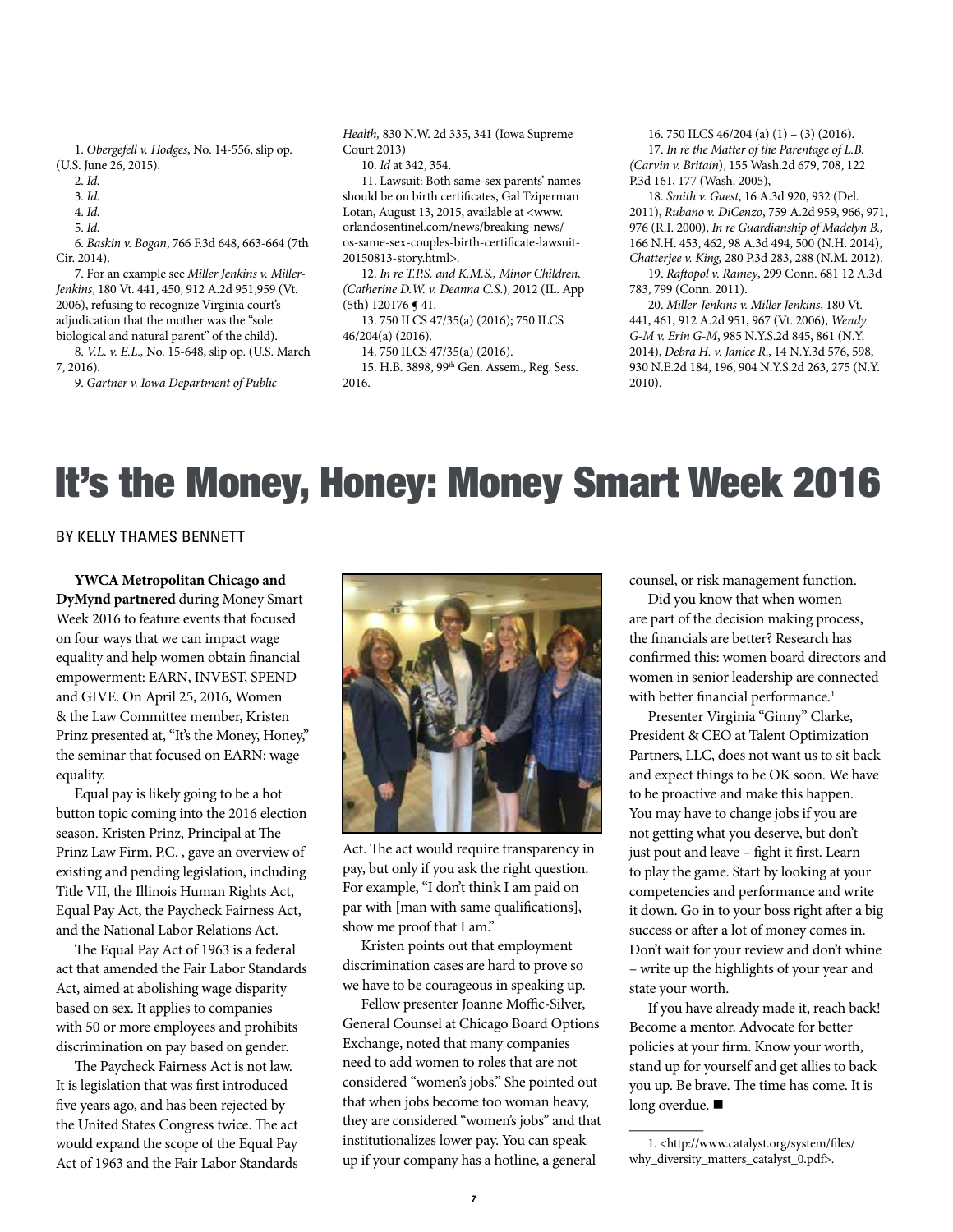# A successful Laughter in the Law Luncheon

## By Kelly Parfitt

**On March 8, the Illinois State Bar Association's** Women and the Law Committee hosted its annual luncheon entitled 'Laughter in the Law' at Maggiano's in downtown Chicago. Introductions were done by ISBA President Alberto Davi and Women and the Law Section President Emily Masalski. Over 70 people attended to hear Dr. Gail Stern, co-founder of Catharsis Productions, make us laugh about some very not funny topics. She specializes in training for colleges, corporations, and the military in sexual assault awareness and prevention. She started out as a stand-up comedian with a passion for civil rights and then became the Senior Project Coordinator of the Campus Advocacy Network at the University of Illinois at Chicago. As she pointed out, the network was initially for hate crimes but professors kept sending survivors of sexual assault and domestic violence to her. There wasn't a program set up to help them at the University and they had nowhere else to go. She created the second oldest campusbased rape victim advocacy program in the United States which provided crisis counseling and court advocacy to victims of rape, domestic violence, stalking and hate crime. Once gender was added to the Illinois Human Rights Law, she says she became a feminist. It was clear that this area needed a lot of work.

She uses humor to break through boundaries in order to teach awareness of societal norms and prevention of sexual violence and assault. She "builds bridges through comedy" to train people how to act properly and in a non-biased way. One of the examples she gave during her talk was how women act when getting to their car. She was trying to explain to a man at a training seminar how women are forced to constantly evaluate their surroundings. Every woman is conscious of parking in a well- lit area close to the doors, checking around and under the car, and even using our "x-ray vision" to see if someone is

hiding in the car. She pointed out that men do not have to worry about their safety in this way. And of course she needs to be wearing the right clothing, have the right attitude, and do the right things to avoid sexual assault. Her point being, of course, that women cannot avoid sexual assault even by doing all of these "right" things. And that women shouldn't have to be aware of all of these things to be safe.

The conversation that used to revolve around power and control is now much more faceted. She is a proponent of the 'sexual Hippocratic oath' meaning that both parties should agree to do no harm to each other. When you're planning to eat dinner with someone, what are the questions you ask? What kinds of food do they like, do they have any allergies, what neighborhood

**8** 

do they prefer? Going out to eat should be enjoyable for both parties. And so should any sexual activity. Consent is an important factor to any activity and it's not hard to keep checking in to make sure both people are having a good time.

Anyone who trains law enforcement and the military in cultural sensitivity and hate and sex crime victim support needs a good sense of humor, especially in Chicago. She made us think and laugh about issues that aren't funny. As Maxine Weiss-Kunz of Weiss-Kunz & Oliver, LLC said after her talk, "this is genuinely the funniest luncheon I've ever been to."

Kelly Parfitt has been practicing corporate e-discovery law for six years in Chicago. She has been a member of the ISBA Women and the Law Section for two years.

 $\overline{\phantom{a}}$ 



More than a decade's worth of lawyer-written articles analyzing important Illinois caselaw and statutory developments as they happen.

**www.isba.org/publications/sectionnewsletters**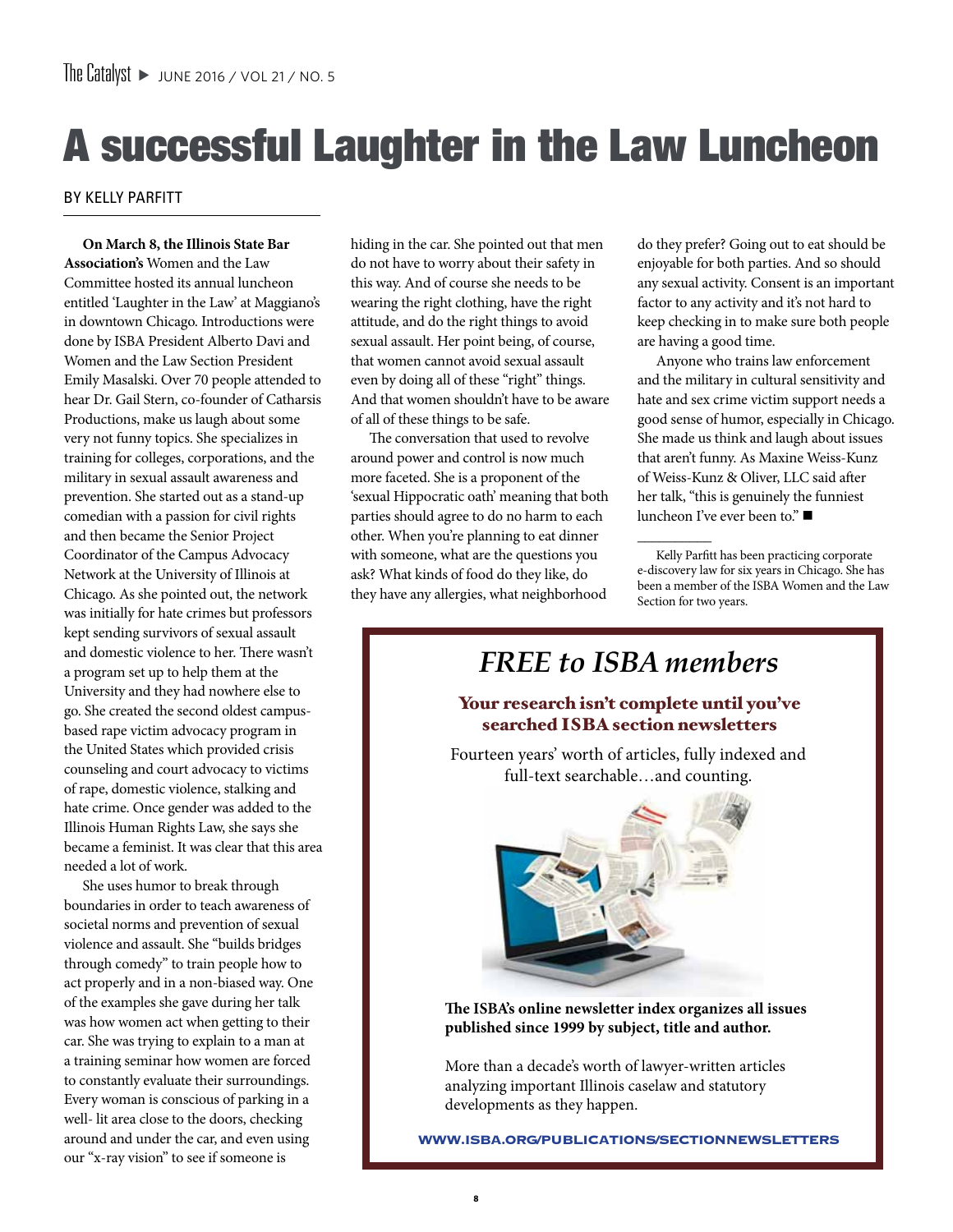# Upcoming CLE programs

To register, go to www.isba.org/cle or call the ISBA registrar at 800-252-8908 or 217-525-1760.

## July

**Thursday, 07/07/16- Teleseminar—** What Business Lawyers Need to Know About Licenses, Part 1. Presented by the ISBA. 12-1 pm.

**Thursday, 07/07/16- Webinar—** Introduction to Legal Research on Fastcase. Presented by the Illinois State Bar Association – Complimentary to ISBA Members Only. 12:00- 1:00 pm.

**Friday, 07/08/16- Teleseminar—**What Business Lawyers Need to Know About Licenses, Part 2. Presented by the ISBA. 12-1 pm.

**Tuesday, 07/12/16- Teleseminar—** Income Tax Issues for Estate Planners, Part 1. Presented by the ISBA. 12-1 pm.

**Wednesday, 07/13/16- Teleseminar—** Income Tax Issues for Estate Planners, Part 2. Presented by the ISBA. 12-1 pm.

**Thursday, 07/14/16- Webinar—** Advanced Tips for Enhanced Legal Research on Fastcase. Presented by the Illinois State Bar Association – Complimentary to ISBA Members Only. 12:00- 1:00 pm.

**Friday, 07/15/16—**The Ethics of Creating Attorney-Client Relationships in the Electronic Age. Presented by the ISBA. 12-1 pm.

**Tuesday, 07/19/16- Teleseminar**— Tricks and Traps in the Assumption of Liabilities in Transactions. Presented by the ISBA. 12-1 pm.

**Thursday, 07/21/16- Teleseminar—** Drafting Sales Agents' Agreements. Presented by the ISBA. 12-1 pm.

**Thursday, 07/21/16- Webinar—** Introduction to Boolean (Keyword) Searches for Lawyers. Presented by the Illinois State Bar Association –

Complimentary to ISBA Members Only. 12:00- 1:00 pm.

**Friday, 07/22/16- Teleseminar LIVE REPLAY**—Ethics of Going Into Business With Clients. Presented by the ISBA. 12-1 pm.

**Tuesday, 07/26/16- Teleseminar—** Buying and Selling Distressed Real Estate, Part 1. Presented by the ISBA. 12-1 pm.

**Wednesday, 07/27/16- Teleseminar—** Buying and Selling Distressed Real Estate, Part 2. Presented by the ISBA. 12-1 pm.

## August

**Tuesday, 08/02/16- Teleseminar**—Due Diligence in Real Estate Acquisitions. Presented by the ISBA. 12-1 pm.

**Wednesday, 08/03/16- Teleseminar LIVE REPLAY**—2016 UCC Update – Secured Transactions, Notes, Leases, Sales & More. Presented by the ISBA. 12-1 pm.

**Thursday, 08/04/16- Webinar—** Introduction to Legal Research on Fastcase. Presented by the Illinois State Bar Association – Complimentary to ISBA Members Only. 12:00- 1:00 pm.

**Monday, 08/08/16- Teleseminar LIVE REPLAY**— Post-Closing Adjustments & Issues in Business Transactions. Presented by the ISBA. 12-1 pm.

**Tuesday, 08/09/16- Teleseminar—** Charging Orders in Business Transactions. Presented by the ISBA. 12-1 pm.

**Wednesday, 08/10/16- Teleseminar—** Role of Public Benefits in Estate Planning. Presented by the ISBA. 12-1 pm.

**Thursday, 08/11/16- Webinar—** Advanced Tips for Enhanced Legal Research on Fastcase. Presented by the Illinois State Bar Association – Complimentary to ISBA Members Only. 12:00- 1:00 pm.

**Tuesday, 08/16/16- Teleseminar—**Real Estate Finance, Part 1. Presented by the ISBA. 12-1 pm.

**Wednesday, 08/17/16- Teleseminar—** Real Estate Finance, Part 2. Presented by the ISBA. 12-1 pm.

**Tuesday, 08/23/16- Teleseminar—** Drafting Employment Separation Agreements. Presented by the ISBA. 12-1 pm.

**Wednesday, 08/24/16- Teleseminar—** Sales of Family Businesses: An Interdisciplinary Approach, Part 1. Presented by the ISBA. 12-1 pm.

**Thursday, 08/25/16- Teleseminar**— Sales of Family Businesses: An Interdisciplinary Approach, Part 2. Presented by the ISBA. 12-1 pm.

**Thursday, 08/25/16- Webinar—** Introduction to Boolean (Keyword) Searches for Lawyers. Presented by the Illinois State Bar Association – Complimentary to ISBA Members Only. 12:00- 1:00 pm.

**Wednesday, 08/31/16- Teleseminar**— Lawyer Ethics and Disputes with Clients. Presented by the ISBA. 12-1 pm.

## September

**Thursday, 09/01/16- Webinar**— Introduction to Legal Research on Fastcase. Presented by the Illinois State Bar Association – Complimentary to ISBA Members Only. 12:00- 1:00 pm.

**Thursday, 09/08/16- Webinar**— Advanced Tips for Enhanced Legal Research on Fastcase. Presented by the Illinois State Bar Association – Complimentary to ISBA Members Only. 12:00- 1:00 pm. ■